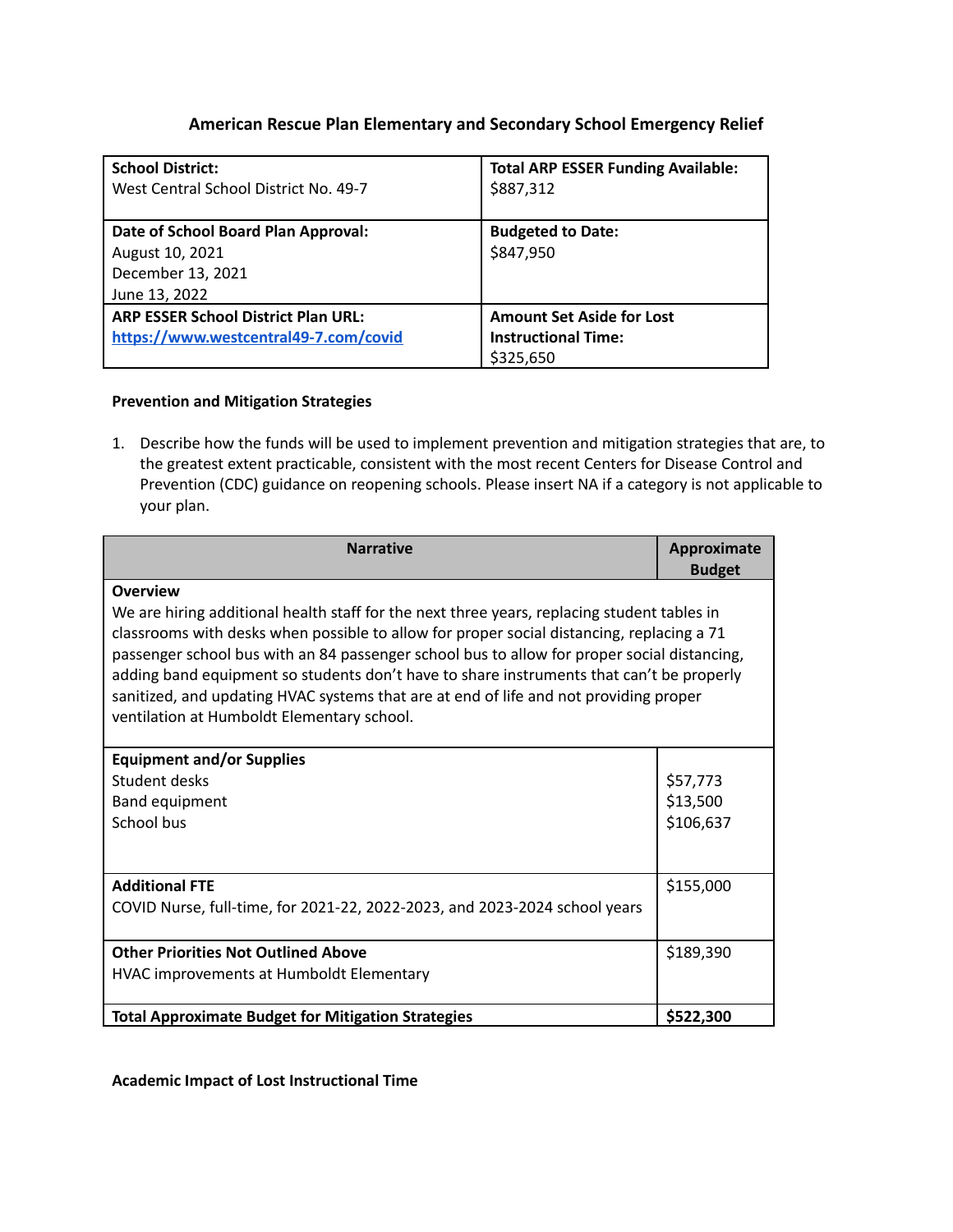2. Describe how the school district will use the funds it reserves (i.e., at least 20 percent of funding) under section [2001\(e\)\(1\)](https://www.congress.gov/bill/117th-congress/house-bill/1319/text#H02072C413F7244519FA5BB241E54A282) of the ARP Act to address the academic impact of lost instructional time through the implementation of evidence-based interventions (please see U.S. [Department](https://oese.ed.gov/files/2021/05/ESSER.GEER_.FAQs_5.26.21_745AM_FINALb0cd6833f6f46e03ba2d97d30aff953260028045f9ef3b18ea602db4b32b1d99.pdf) of [Education's](https://oese.ed.gov/files/2021/05/ESSER.GEER_.FAQs_5.26.21_745AM_FINALb0cd6833f6f46e03ba2d97d30aff953260028045f9ef3b18ea602db4b32b1d99.pdf) FAQ A-10 and C-2; districts may also consult the department's Evidence Based Practices Template found under Documents/Resources [here\)](https://doe.sd.gov/title/schoolimprovement.aspx). This can include summer learning, extended school day, comprehensive after school programs, or extended school year. Please insert NA if a category is not applicable to your plan.

| <b>Narrative</b>                                                                                                                                                                                                                                                                                                                                                                                                                                                                                                                                                                                                                          | <b>Approximat</b><br>e Budget |
|-------------------------------------------------------------------------------------------------------------------------------------------------------------------------------------------------------------------------------------------------------------------------------------------------------------------------------------------------------------------------------------------------------------------------------------------------------------------------------------------------------------------------------------------------------------------------------------------------------------------------------------------|-------------------------------|
| <b>Overview</b>                                                                                                                                                                                                                                                                                                                                                                                                                                                                                                                                                                                                                           |                               |
| The math curriculum will provide extra support to students who have learning gaps from the<br>effects of the Covid-19 pandemic, while also providing meaningful data for teachers to help<br>drive their instruction in the classroom to meet the needs of all students.                                                                                                                                                                                                                                                                                                                                                                  |                               |
| The Behavior Interventionist will productively engage students and minimize time out of class<br>for students with externalizing behaviors.                                                                                                                                                                                                                                                                                                                                                                                                                                                                                               |                               |
| The Academic Interventionist will provide academic support in the areas of reading and<br>math. This support will help to bridge the learning gaps that have presented because of the<br>effects of the Covid-19 pandemic. This position will provide individual and small group<br>instruction that will target specific deficits in student learning. It was determined that this<br>position is needed based on district assessment data.                                                                                                                                                                                              |                               |
| The Covid-19 pandemic has had and continues to have a very large impact on student mental<br>health. By adding supplemental social work and counseling services, our district would be<br>able to better support our students in their social/emotional learning needs now and<br>empower them for future social and emotional success. The addition of more counseling<br>services will provide a more robust tier three for our multi-tiered systems of support (MTSS).<br>Additionally, taking tier three responsibilities from our school counselors allows them to<br>perform more SEL instruction to students at tiers one and two. |                               |
| Specific Evidence-Based Interventions (eg., curriculum, assessments)                                                                                                                                                                                                                                                                                                                                                                                                                                                                                                                                                                      |                               |
|                                                                                                                                                                                                                                                                                                                                                                                                                                                                                                                                                                                                                                           |                               |
| Opportunities for Extended Learning (eg., summer school, afterschool)                                                                                                                                                                                                                                                                                                                                                                                                                                                                                                                                                                     |                               |
| <b>Equipment and/or Supplies</b>                                                                                                                                                                                                                                                                                                                                                                                                                                                                                                                                                                                                          | \$45,500                      |
| DreamBox math curriculum for elementary students                                                                                                                                                                                                                                                                                                                                                                                                                                                                                                                                                                                          |                               |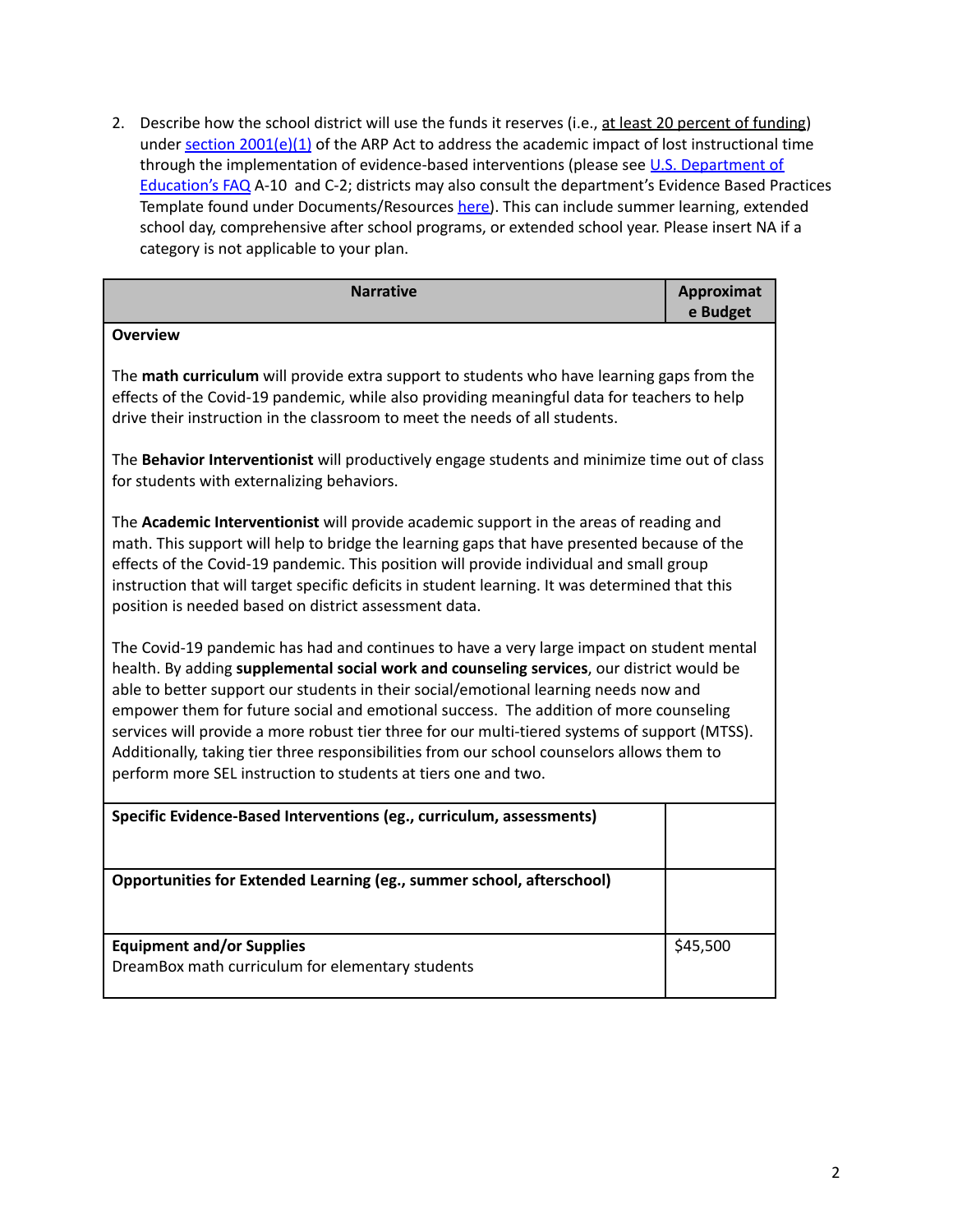| <b>Additional FTE</b><br>Behavior Interventionist, full-time, for 2021-22 and 2022-23 school year<br>Academic Interventionist, half-time, for 2021-22 and 2022-23 school year | \$270,150 |
|-------------------------------------------------------------------------------------------------------------------------------------------------------------------------------|-----------|
| <b>Other Priorities Not Outlined Above</b><br>Contracted counseling services for 2021-22 and 2022-23 school year                                                              | \$10,000  |
| Total Approximate Budget for Academic Impact of Lost Instructional Time                                                                                                       | \$325.650 |

#### **Investments Aligned with Student Needs**

3. Describe how the school district will ensure that the interventions it implements described in question 2 above will respond to the academic, social, emotional, and mental health needs of all students, and particularly those students disproportionately impacted by the COVID-19 pandemic. This should include specific language around each of the below groups. Discuss each category by elementary, middle, and high school, if appropriate.\*

**DreamBox Math Curriculum -** Dreambox Learning provides continuous formative assessments and is adaptive to each student's learning pathway to give them a personalized learning experience. Students drive their own learning to build deeper mathematical understanding and confidence, while also filling learning gaps due to missed instruction from the pandemic. Teachers will also use the data from the formative assessments to drive their instruction in the classroom to meet each student's unique learning needs.

**Behavior Interventionist** - The behavior interventionist will proactively address externalizing behaviors to minimize time out of class for students. The interventionist will serve as a Tier I and Tier II mental health support for students.

**Academic Interventionist** - Academic Interventionist will provide academic support in the areas of reading and math. This support will help to bridge the learning gaps that have presented because of the effects of the Covid-19 pandemic.

**Supplemental Counseling Services** - By adding supplemental social work and counseling services, our district would be able to better support our students in their social/emotional learning needs now and empower them for future social and emotional success.

| <b>Population</b> | <b>Academic</b> | <b>Social, Emotional, and Mental</b> |
|-------------------|-----------------|--------------------------------------|
|                   |                 | <b>Health</b>                        |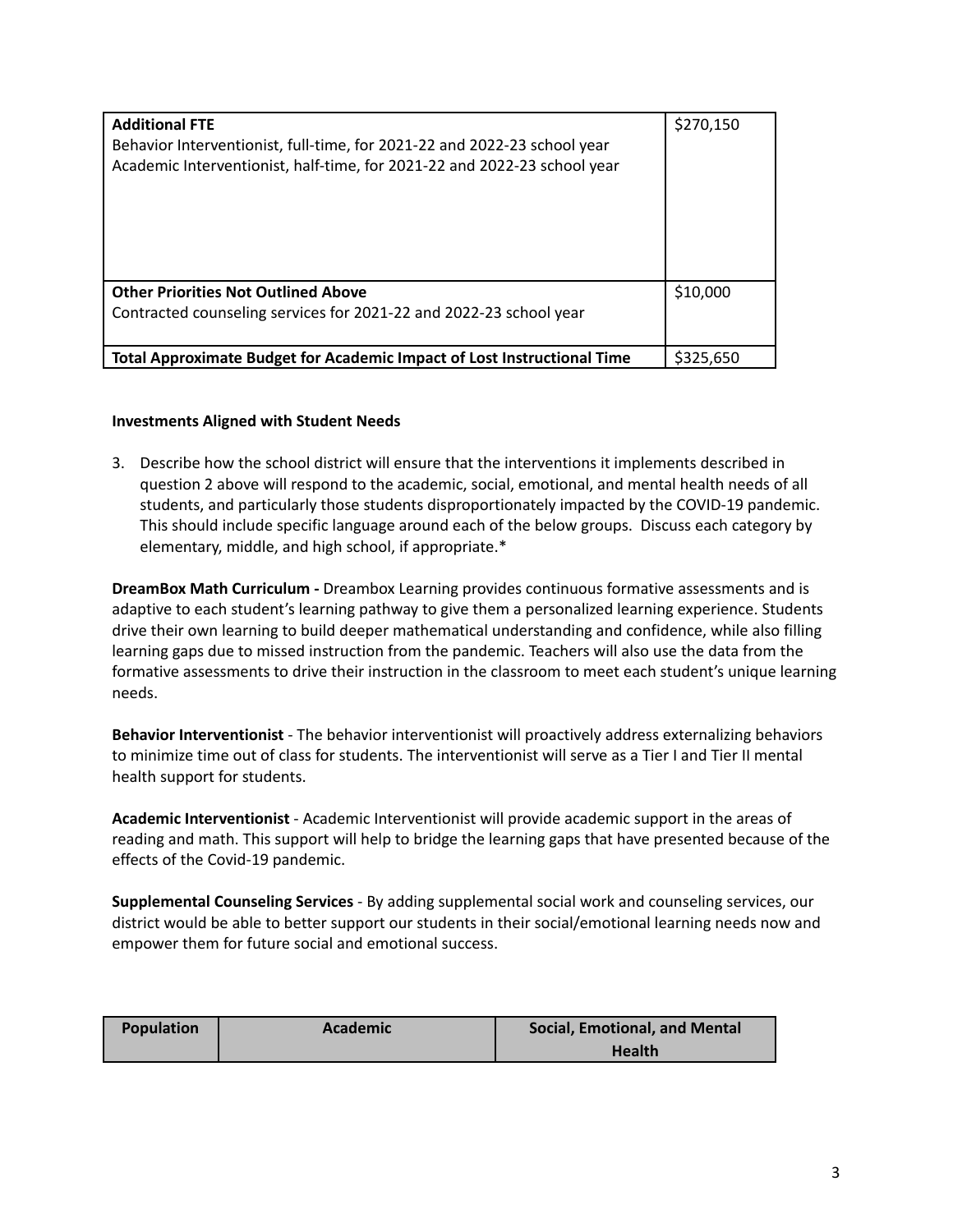| <b>All students</b>                               | All students who demonstrate<br>academic needs will have access to:<br>Dreambox math curriculum<br>for 2021-22, 2022-23, and<br>2023-24 school year<br>COVID Nurse, full-time, for<br>$\bullet$<br>2021-22, 2022-23, and<br>2023-24 school year<br>Behavior Interventionist,<br>$\bullet$<br>full-time, for 2021-22,<br>2022-23, and 2023-24 school<br>year<br>Academic Interventionist,<br>$\bullet$<br>part-time, for 2021-22,<br>2022-23, and 2023-24 school<br>year | All students who demonstrate<br>social/emotional needs will have<br>access to:<br>COVID Nurse, full-time, for<br>$\bullet$<br>2021-22, 2022-23, and<br>2023-24 school year<br>Behavior Interventionist,<br>$\bullet$<br>full-time, for 2021-22,<br>2022-23, and 2023-24 school<br>year<br><b>Additional Counseling</b><br>$\bullet$<br>Services, contracted for<br>2021-22, 2022-23, and<br>2023-24 school year |
|---------------------------------------------------|-------------------------------------------------------------------------------------------------------------------------------------------------------------------------------------------------------------------------------------------------------------------------------------------------------------------------------------------------------------------------------------------------------------------------------------------------------------------------|-----------------------------------------------------------------------------------------------------------------------------------------------------------------------------------------------------------------------------------------------------------------------------------------------------------------------------------------------------------------------------------------------------------------|
| <b>Students</b><br>from low<br>income<br>families | Students from low income families<br>who demonstrate academic needs<br>will have access to:<br>Dreambox math curriculum<br>for 2021-22, 2022-23, and<br>2023-24 school year<br>COVID Nurse, full-time, for<br>$\bullet$<br>2021-22, 2022-23, and<br>2023-24 school year<br>Behavior Interventionist,<br>full-time, for 2021-22,<br>2022-23, and 2023-24 school<br>year<br>Academic Interventionist,<br>part-time, for 2021-22,<br>2022-23, and 2023-24 school<br>year   | Students from low income families<br>who demonstrate social/emotional<br>needs will have access to:<br>COVID Nurse, full-time, for<br>2021-22, 2022-23, and<br>2023-24 school year<br>Behavior Interventionist,<br>$\bullet$<br>full-time, for 2021-22,<br>2022-23, and 2023-24 school<br>year<br>Additional counseling<br>services, contracted for<br>2021-22, 2022-23, and<br>2023-24 school year             |
| <b>Students of</b><br>color                       | Students of color who demonstrate<br>academic needs will have access to:<br>Dreambox math curriculum<br>for 2021-22, 2022-23, and<br>2023-24 school year<br>COVID Nurse, full-time, for<br>2021-22, 2022-23, and<br>2023-24 school year<br>Behavior Interventionist,<br>full-time, for 2021-22,<br>2022-23, and 2023-24 school<br>year<br>Academic Interventionist,<br>part-time, for 2021-22,                                                                          | Students of color who demonstrate<br>social/emotional needs will have<br>access to:<br>COVID Nurse, full-time, for<br>$\bullet$<br>2021-22, 2022-23, and<br>2023-24 school year<br>Behavior Interventionist,<br>full-time, for 2021-22,<br>2022-23, and 2023-24 school<br>year<br>Additional counseling<br>services, contracted for<br>2021-22, 2022-23, and<br>2023-24 school year                             |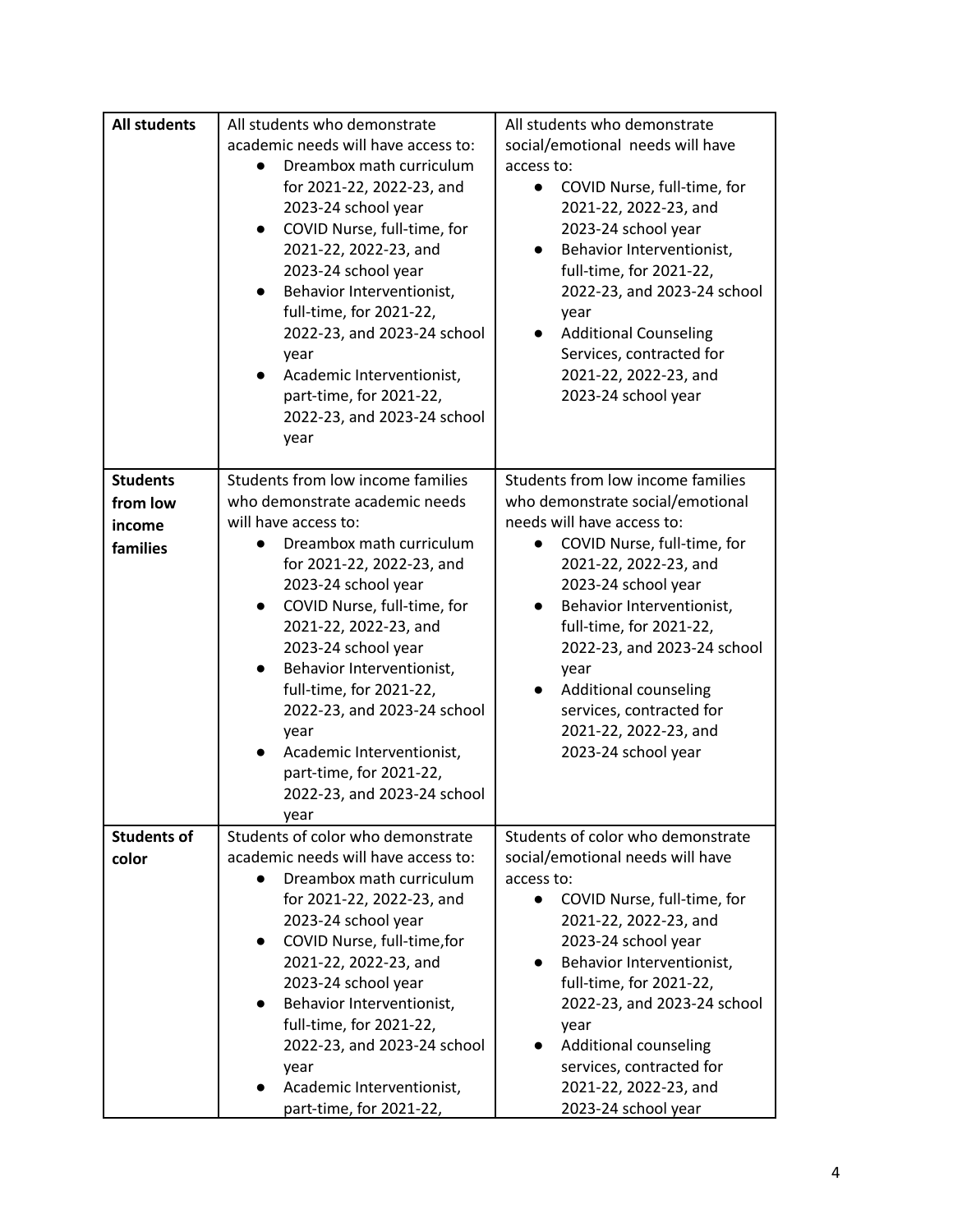|                                                     | 2022-23, and 2023-24 school<br>year                                                                                                                                                                                                                                                                                                                                                                                                                                                                             |                                                                                                                                                                                                                                                                                                                                                                                                                              |
|-----------------------------------------------------|-----------------------------------------------------------------------------------------------------------------------------------------------------------------------------------------------------------------------------------------------------------------------------------------------------------------------------------------------------------------------------------------------------------------------------------------------------------------------------------------------------------------|------------------------------------------------------------------------------------------------------------------------------------------------------------------------------------------------------------------------------------------------------------------------------------------------------------------------------------------------------------------------------------------------------------------------------|
|                                                     |                                                                                                                                                                                                                                                                                                                                                                                                                                                                                                                 |                                                                                                                                                                                                                                                                                                                                                                                                                              |
| <b>English</b><br><b>learners</b>                   | Students who are English language<br>learners who demonstrate academic<br>needs will have access to:<br>Dreambox math curriculum<br>for 2021-22, 2022-23, and<br>2023-24 school year<br>COVID Nurse, full-time, for<br>$\bullet$<br>2021-22, 2022-23, and<br>2023-24 school year<br>Behavior Interventionist,<br>$\bullet$<br>full-time, for 2021-22 and<br>2022-23 sfor 2021-22,<br>2022-23, and 2023-24 school<br>year<br>Academic Interventionist,<br>part-time, for 2021-22,<br>2022-23, and 2023-24 school | Students who are English language<br>learners who demonstrate<br>social/emotional needs will have<br>access to:<br>COVID Nurse, full-time, for<br>$\bullet$<br>2021-22, 2022-23, and<br>2023-24 school year<br>Behavior Interventionist,<br>full-time, for 2021-22,<br>2022-23, and 2023-24 school<br>year<br>Additional counseling<br>$\bullet$<br>services, contracted for<br>2021-22, 2022-23, and<br>2023-24 school year |
|                                                     | year                                                                                                                                                                                                                                                                                                                                                                                                                                                                                                            |                                                                                                                                                                                                                                                                                                                                                                                                                              |
| <b>Children with</b><br>disabilities                | Students with disabilities who<br>demonstrate academic needs will<br>have access to:<br>Dreambox math curriculum<br>for 2021-22, 2022-23, and<br>2023-24 school year<br>COVID Nurse, full-time, for<br>2021-22 and 2022-2023<br>school year<br>Behavior Interventionist,<br>full-time, for 2021-22 and<br>2022-23 school year<br>Academic Interventionist,<br>part-time, for the 2021-2022<br>and 2022-2023 school year                                                                                         | Students with disabilities who<br>demonstrate social/emotional needs<br>will have access to:<br>COVID Nurse, full-time, for<br>$\bullet$<br>2021-22 and 2022-2023<br>school year<br>Behavior Interventionist,<br>full-time, for 2021-22 and<br>2022-23 school year<br>Additional counseling<br>$\bullet$<br>services, contracted for the<br>2021-2022 and 2022-2023<br>school year                                           |
| <b>Students</b><br>experiencing<br>homelessnes<br>s | Any students experiencing<br>homelessness who demonstrate<br>academic needs will have access to:<br>COVID Nurse, full-time, for 2021-22<br>and 2022-2023 school year<br>Dreambox math curriculum<br>$\bullet$<br>for 2021-22, 2022-23, and<br>2023-24 school year<br>Behavior Interventionist,<br>full-time, for 2021-22 and<br>2022-23 school year                                                                                                                                                             | Any students experiencing<br>homelessness who demonstrate<br>social/emotional needs will have<br>access to:<br>COVID Nurse, full-time, for<br>$\bullet$<br>2021-22 and 2022-2023<br>school year<br>Behavior Interventionist,<br>full-time, for 2021-22 and<br>2022-23 school year<br>Additional counseling<br>services, contracted for the                                                                                   |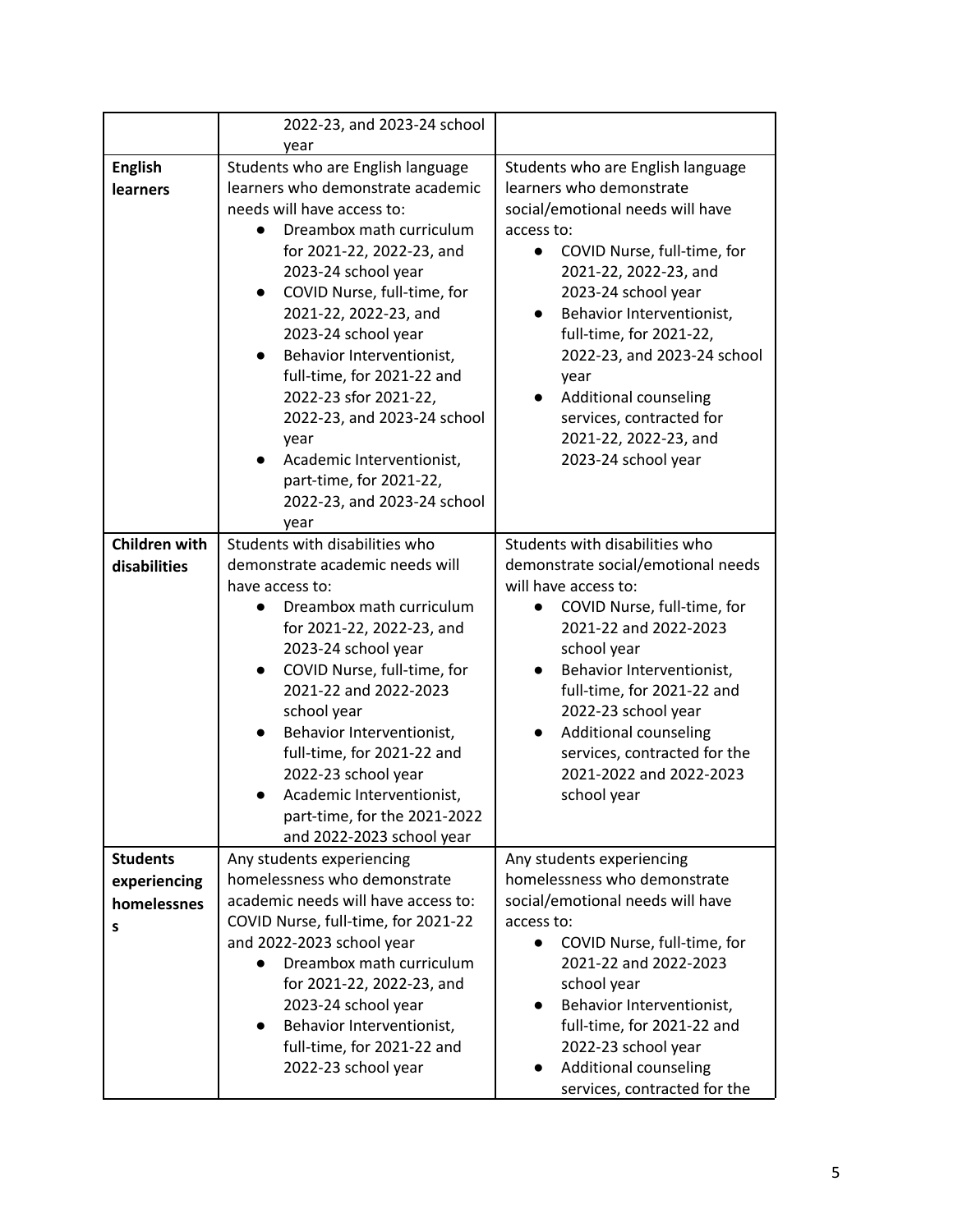|                  | Academic Interventionist,<br>$\bullet$ | 2021-2022 and 2022-2023                  |
|------------------|----------------------------------------|------------------------------------------|
|                  | part-time, for the 2021-2022           | school year                              |
|                  | and 2022-2023 school year              |                                          |
| Children in      | Any children in foster care who        | Any children in foster care who          |
| foster care      | demonstrate academic needs will        | demonstrate social/emotional needs       |
|                  | have access to:                        | will have access to:                     |
|                  | Dreambox math curriculum               | COVID Nurse, full-time, for<br>$\bullet$ |
|                  | for 2021-22, 2022-23, and              | 2021-22 and 2022-2023                    |
|                  | 2023-24 school year                    | school year                              |
|                  | COVID Nurse, full-time, for            | Behavior Interventionist,<br>$\bullet$   |
|                  | 2021-22 and 2022-2023                  | full-time, for 2021-22 and               |
|                  | school year                            | 2022-23 school year                      |
|                  | Behavior Interventionist,<br>$\bullet$ | <b>Additional counseling</b>             |
|                  | full-time, for 2021-22 and             | services, contracted for the             |
|                  | 2022-23 school year                    | 2021-2022 and 2022-2023                  |
|                  | Academic Interventionist,              | school year                              |
|                  | part-time, for the 2021-2022           |                                          |
|                  | and 2022-2023 school year              |                                          |
| <b>Migratory</b> | Any migrant children who               | Any migrant children who                 |
| students         | demonstrate academic needs will        | demonstrate social/emotional needs       |
|                  | have access to: COVID Nurse,           | will have access to:                     |
|                  | full-time, for 2021-22 and 2022-2023   | COVID Nurse, full-time, for              |
|                  | school year                            | 2021-22 and 2022-2023                    |
|                  | Dreambox math curriculum               | school year                              |
|                  | for 2021-22, 2022-23, and              | Behavior Interventionist,<br>$\bullet$   |
|                  | 2023-24 school year                    | full-time, for 2021-22 and               |
|                  | Behavior Interventionist,              | 2022-23 school year                      |
|                  | full-time, for 2021-22 and             | Additional counseling                    |
|                  | 2022-23 school year                    | services, contracted for the             |
|                  | Academic Interventionist,              | 2021-2022 and 2022-2023                  |
|                  | part-time, for the 2021-2022           | school year                              |
|                  | and 2022-2023 school year              |                                          |

\*If a population is not traditionally and was not present during the 2020-21 school year, the district may include a statement on how it will address the needs of such students should that population be present in the 2021-22, *2022-23 or 2023-24 school years.*

# **Investments in Other Allowed Activities**

4. Describe how the school district will spend its remaining allocation consistent with [section](https://www.congress.gov/bill/117th-congress/house-bill/1319/text#H1C1CA7B872894DE0B325C5BB06991BB8) [2001\(e\)\(2\)](https://www.congress.gov/bill/117th-congress/house-bill/1319/text#H1C1CA7B872894DE0B325C5BB06991BB8) of the ARP Act (see [here](https://www.congress.gov/bill/117th-congress/house-bill/1319/text#H1C1CA7B872894DE0B325C5BB06991BB8) for remaining allowable uses of funds). Please insert NA if a category is not applicable to your plan.

| <b>Narrative</b> | <b>Approximat</b><br>e Budget |
|------------------|-------------------------------|
| Overview         |                               |
| <b>NA</b>        |                               |
|                  |                               |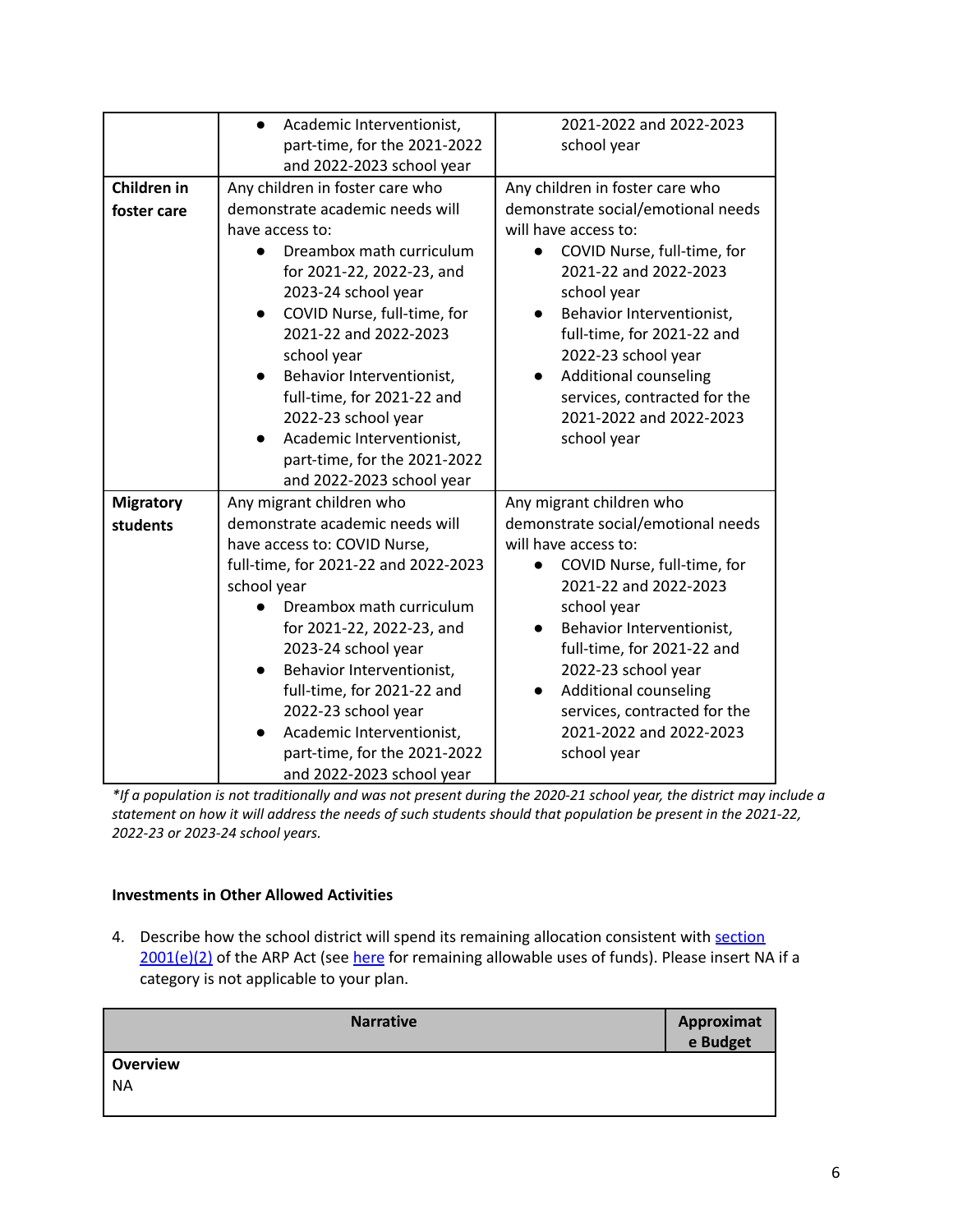| <b>Academic Supports</b>                                                    |  |
|-----------------------------------------------------------------------------|--|
| <b>NA</b>                                                                   |  |
|                                                                             |  |
|                                                                             |  |
| <b>Educator Professional Development</b>                                    |  |
| <b>NA</b>                                                                   |  |
|                                                                             |  |
|                                                                             |  |
| <b>Interventions that Address Student Well-Being</b>                        |  |
| <b>NA</b>                                                                   |  |
|                                                                             |  |
|                                                                             |  |
| <b>Strategies to Address Workforce Challenges</b>                           |  |
| <b>NA</b>                                                                   |  |
|                                                                             |  |
|                                                                             |  |
| <b>Other Priorities Not Outlined Above</b>                                  |  |
| <b>NA</b>                                                                   |  |
|                                                                             |  |
| <b>Total Approximate Budget for Investments in Other Allowed Activities</b> |  |

5. If the school district proposes to use any portion of ARP ESSER funds for renovation, air quality, and/or construction projects, describe those projects below. Each project should be addressed separately. (Districts may add boxes as needed). Please insert NA if this category is not applicable to your plan.

Please also note that these projects are subject to the department's prior approval. For further guidance, see U.S. [Department](https://oese.ed.gov/files/2021/05/ESSER.GEER_.FAQs_5.26.21_745AM_FINALb0cd6833f6f46e03ba2d97d30aff953260028045f9ef3b18ea602db4b32b1d99.pdf) of Education's FAQs B-6, B-7, B-8 and C-27.

| <b>Narrative</b>                                                                                                                                                                                                                                                                                                                                                                                                                                                                | Approximat<br>e Budget |
|---------------------------------------------------------------------------------------------------------------------------------------------------------------------------------------------------------------------------------------------------------------------------------------------------------------------------------------------------------------------------------------------------------------------------------------------------------------------------------|------------------------|
| <b>Overview</b><br>HVAC systems at Humboldt Elementary at the end of their useful life are not providing proper<br>ventilation and/or filtration and need to be replaced. Bipolar ionization technology will be<br>added to the air handler systems for additional Covid-19 mitigation.                                                                                                                                                                                         |                        |
| Project #1<br>The current air handlers in the HVAC system in the Humboldt Elementary gym<br>are all at the end of their useful life and no longer able to provide proper<br>ventilation and/or filtration. We will also replace the fluorescent lighting with<br>LED lighting with the cost being offset by a 25% reduction in the size of the<br>HVAC capacities. And bipolar ionization technology will be added to the<br>rooftop system for additional Covid-19 mitigation. | \$189,390              |
| Project #2<br>NА                                                                                                                                                                                                                                                                                                                                                                                                                                                                |                        |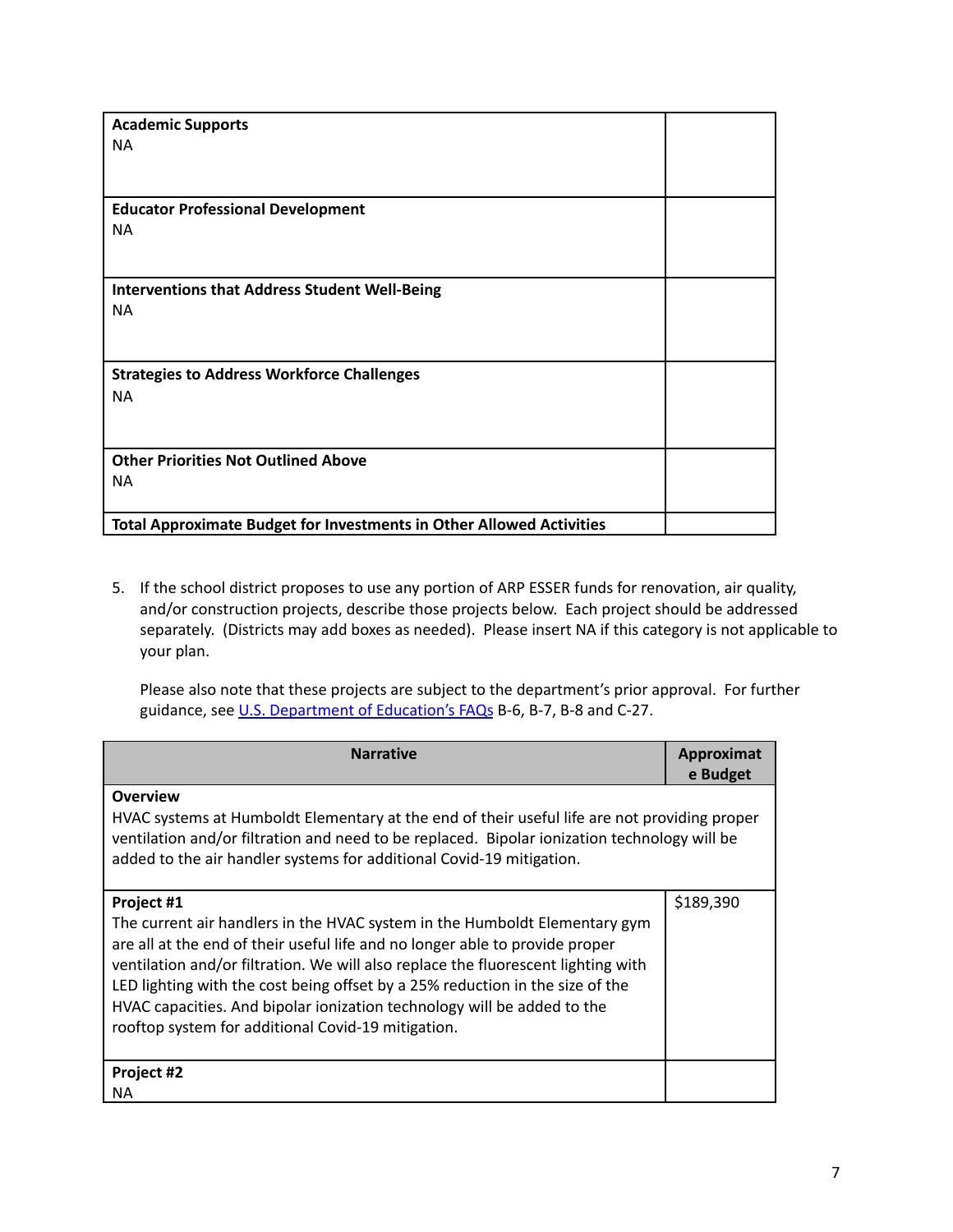| Total Approximate Budget for Renovation, Air Quality, and/or Construction | \$189,390 |
|---------------------------------------------------------------------------|-----------|

6. Before considering construction activities as part of the district's response to COVID-19 and as a component to emerging stronger post-pandemic, describe how and with which funding sources the district will support other essential student needs or initiatives.

| <b>Narrative</b>                                                                                                                                                                   | Approximate<br><b>Budget</b> |
|------------------------------------------------------------------------------------------------------------------------------------------------------------------------------------|------------------------------|
| <b>Overview</b><br>This is the district's first request for construction activities. All prior federal<br>funds have been used to address essential student needs and initiatives. |                              |

## **Engaging Students at Risk**

- 7. Describe how the school district will use ARP ESSER funds to identify, re engage, and support students most likely to have experienced the impact of lost instructional time, including, but not limited to:
	- a. Students who have missed the most in-person instruction in the 2019-20 and 2020-21 school years
	- b. Students who did not participate or participated inconsistently in remote instruction
	- c. Students most at risk of dropping out of school.

Please note if these strategies represent a continuation from either ESSER I or ESSER II funding.

| <b>Narrative</b>                                                                                                                                                                                                                                                                                                                                                                                                                                                                   |
|------------------------------------------------------------------------------------------------------------------------------------------------------------------------------------------------------------------------------------------------------------------------------------------------------------------------------------------------------------------------------------------------------------------------------------------------------------------------------------|
| <b>Overview</b>                                                                                                                                                                                                                                                                                                                                                                                                                                                                    |
| DreamBox Math Curriculum - Dreambox Learning is an adaptive math curriculum that meets<br>each student's unique academic needs by supporting them in their learning gaps and<br>providing meaningful data for teachers to guide their small and whole group instruction in the<br>classroom to meet the needs of all students. This curriculum provides needed support to<br>students who have lost or had inconsistent learning instruction time due to the Covid-19<br>pandemic. |
| Behavior Interventionist - The behavior interventionist uses data to identify students for<br>support. The district recognizes a strong need for the addition of a Behavior Interventionist<br>due to remote instruction and students' state of mental health returning from the pandemic<br>closure. The interventionist will work directly with the teachers and students to effectively<br>intervene for educational success.                                                   |
| <b>Academic Interventionist</b> - Due to the amount of learning gaps identified in students by<br>district data, an additional Academic Interventionist is needed for the district. This position                                                                                                                                                                                                                                                                                  |

will allow the district to effectively intervene on student learning to provide direct, specific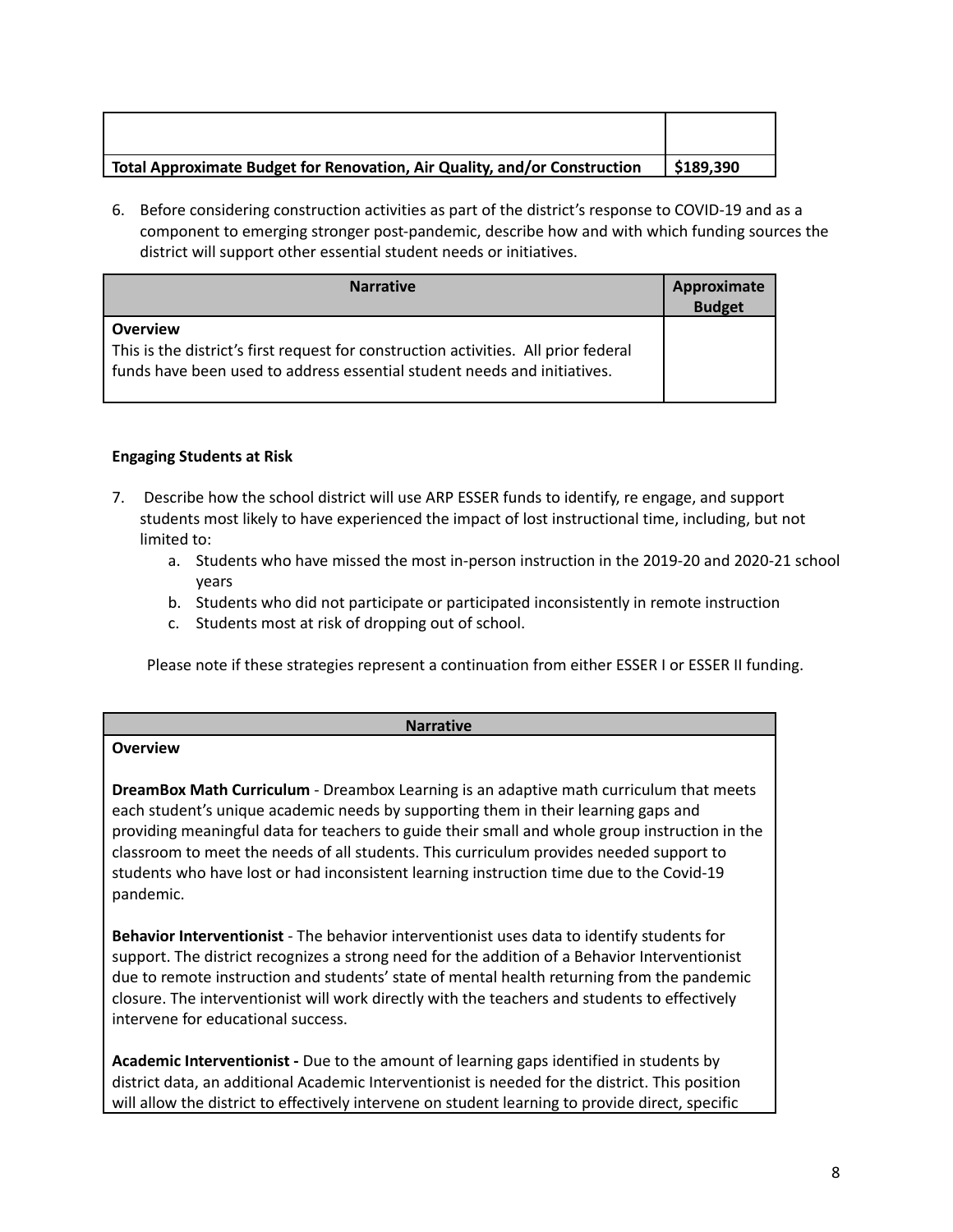instruction to students who have lost or had inconsistent instruction due to the Covid-19 pandemic. The Academic Interventionist would identify learning deficits and plan and provide specific interventions based on data analysis.

**Supplemental Counseling Services -** Due to increased students needing social emotional support, supplemental counseling services creates a more robust tier three for students at risk. In collaboration with the school counselors, these mental health professionals can identify student needs and develop a plan to support these students.

## **Missed Most In-Person**

Students who missed the most in-person learning will be prioritized for support in behavior, academic intervention, and social/emotional services.

## **Did Not Participate in Remote Instruction**

Students who did not participate in remote instruction will be prioritized for support in behavior, academic intervention, and social/emotional services.

## **At Risk for Dropping Out**

The ARP ESSER-funded behavior interventionist will monitor student risk data to determine which students are at most at risk of dropping out and provide support. Students then progress through tiers of support that include whole classroom supports, pull-out supports, and one-on-one counseling where appropriate.

# **Stakeholder Consultation:**

8. Describe how the school district did and will continue to engage in meaningful consultation with stakeholders around the planned use of ARP ESSER funds.

| <b>Narrative</b>                                                                               |
|------------------------------------------------------------------------------------------------|
| Overview, including the three highest priority needs that emerged from consultation            |
| Stakeholder feedback indicates these priorities:                                               |
| Continuity of in person learning<br>1.                                                         |
| Health and safety<br>2.                                                                        |
| 3. Student mental health                                                                       |
| <b>Students</b>                                                                                |
| Through conversations students expressed a desire for continuity of in person learning, health |
| and safety, and mental health services.                                                        |
| <b>Families</b>                                                                                |
| Through conversations, parent/teacher conferences, surveys, and public meetings families       |
| expressed a desire for continuity of in-person learning, health and safety, and mental health  |
| services.                                                                                      |
| School and district administrators (including special education administrators)                |